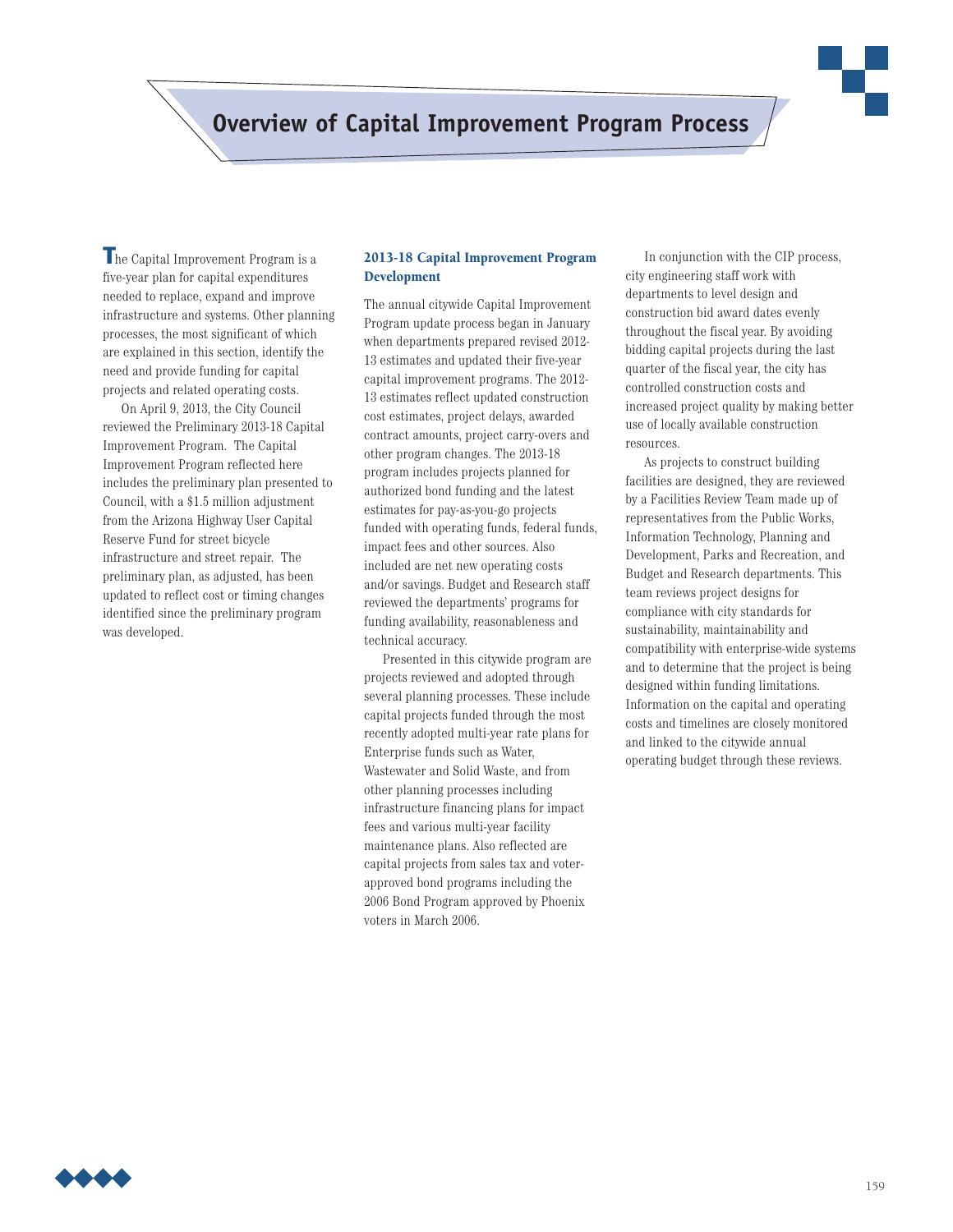

# **2006 Citizens' Bond Committee Program**

Voter-approved bond authorizations are the major funding source for the general government portion of the Capital Improvement Program. The city generally seeks new voter-approved programs on five-year cycles. Consistent with that planning cycle, a Citizens' Bond Committee process was initiated by the City Council in June 2005. More than 700 community volunteers were appointed by the City Council to serve on 17 bond subcommittees to help shape the program.

Two of the committees evaluated the city's capacity to service new debt and to fund the operating costs of new capital facilities. These committees reviewed multi-year forecasts for assessed valuation and property tax levies, and for General Fund revenues and expenses. They recommended annual bond and operating cost capacities before 14 service-related committees began their work to evaluate five-year capital facility needs identified by city departments as well as capital project funding requests by community nonprofit organizations.

The City Council formed the \$878.5 million in projects into seven propositions all of which were approved by voters in March 2006. The decline in the local real estate market from the recent recession resulted in a decline in property tax revenue, which placed a strain on the property tax supported GO Bond Program. As a result, a portion of this program is indefinitely deferred until the city has the bond capacity to move forward with these projects.

#### **Enterprise Funds**

Fees for the Water, Wastewater and Solid Waste enterprise funds are billed to customers on a single billing. As a result, all three of these enterprise funds complete annual updates to their multiyear rate plans on a similar timeline. These plans are first reviewed by the City Council Transportation and Infrastructure Subcommittee prior to action on the plans by the full City Council. Bond and pay-asyou-go funded capital projects, debt service, and operating and maintenance costs of existing services and planned capital projects are all provided for in these multi-year rate plans. If necessary, user fee rate changes are typically implemented in March of each year to support the updated plans. The Phoenix Convention Center enterprise fund receives most of its resources from earmarked sales taxes. To support a significant expansion and renovation of the Phoenix Convention Center which was completed in 2008, an extensive multi-year forecast was developed to establish pay-asyou-go, bond and related debt service, and operations and maintenance cost capacities without a tax rate increase. The capital and financial plan was critical to securing \$600 million in bond funding split equally between the city and state of Arizona to expand and modernize the facility.

## **Capital Construction Funds**

The Capital Construction fund was established in 1998-99 and provides about \$20 million each year for critical infrastructure improvements in the rightof-way. Citizen input from a series of public meetings supported using these funds for neighborhood street rehabilitation, sidewalks and wheelchair ramps, traffic safety and traffic calming projects, and neighborhood traffic mitigation projects. Funds are programmed in these project categories for each year of the Capital Improvement Program. Individual projects will be determined during the first year of the program based on traffic engineering data and neighborhood input.

#### **Parks and Preserves Funds**

In September 1999, the voters approved a 10-year, one-tenth of one percent sales tax to purchase state trust lands for the Sonoran Desert Preserve, and for the development and improvement of regional and neighborhood parks. This tax was renewed by voters in May 2008 for 30 years. The 2013-18 Capital Improvement Program includes \$37.8 million of these funds, which are programmed for regional, community and neighborhood parks, and Sonoran Preserve land acquisition. Land acquisitions are planned and timed to take advantage of state grant funding opportunities.

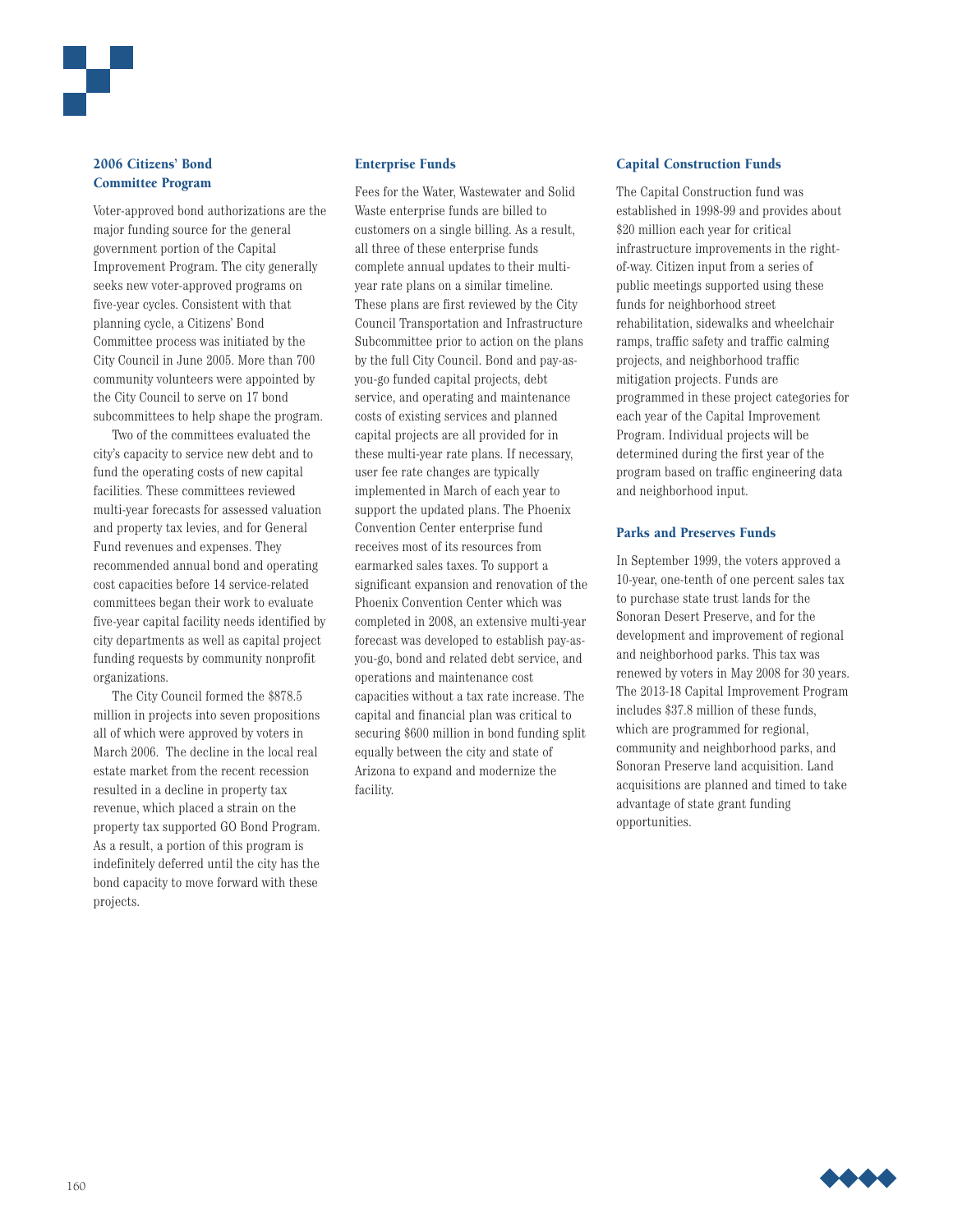

### **Transit 2000 Funds**

The voters approved Proposition 2000 on March 14, 2000. This initiative authorized a four-tenths of one percent sales tax for a period of 20 years to implement the Transit 2000 plan. The plan provides funding for light rail, buses, right of way improvements, passenger facilities and related operating costs. The 2013-18 Capital Improvement Program includes \$42.3 million of these funds, which are programmed for:

- Additional vehicles and upgrades to existing vehicles (\$1.3 million)
- New and expanded passenger, maintenance and administrative facilities (\$24.3 million)
- Bus pullouts  $(\$5.2$  million)
- <sup>n</sup> Technology upgrades (\$9.7 million)
- Light rail, bus rapid transit and related support services (\$1.3 million)
- Contingencies (\$0.5 million)

#### **Five-Year Arterial Streets Plan**

Each year the Street Transportation Department updates its five-year plan and funding for major street and storm drain construction. This program is primarily funded through Arizona Highway User Revenue (AHUR) including state-shared revenue from gas taxes and vehicle license taxes. The update begins with the Budget and Research Department providing an updated current year and five-year forecast of AHUR revenue, and requirements for AHUR to support operating expenditures and debt service to determine the amounts available for pay-as-you-go capital projects. Also included in the plan are any needed updates to voter-approved bond projects as well as funding sources from other government agencies in projects such as flood control.

#### **Programming of Impact Fees**

In 1987, the City Council adopted an ordinance requiring new development in the city's peripheral planning areas to pay its proportionate share of the costs associated with providing public infrastructure. The impact fee program is also regulated by state law. The impact fee program was developed to address projected infrastructure requirements within several planning areas. Impact fees collected for a specific planning area must be expended for capital infrastructure in the plan for that area and may not be used for any other purpose. In addition, impact fee-funded projects must directly benefit the parties that paid the fees.

Only impact fee revenues that have been collected are planned in the Capital Improvement Program.

Operating costs for impact fee-funded projects are included in the rate planning process for Water, Wastewater and Solid Waste. Operating costs for the other impact fee programs are identified in the Capital Improvement Program and are funded through the annual operating budget as costs for operating and maintaining new capital projects. Budget and Research staff has worked with the Planning and Development Department as well as operating department staff to appropriately program \$112.6 million in available impact fees in the 2013-18 Preliminary Capital Improvement Program. Additional impact fees will be programmed in future capital improvement programs as these fees are collected.

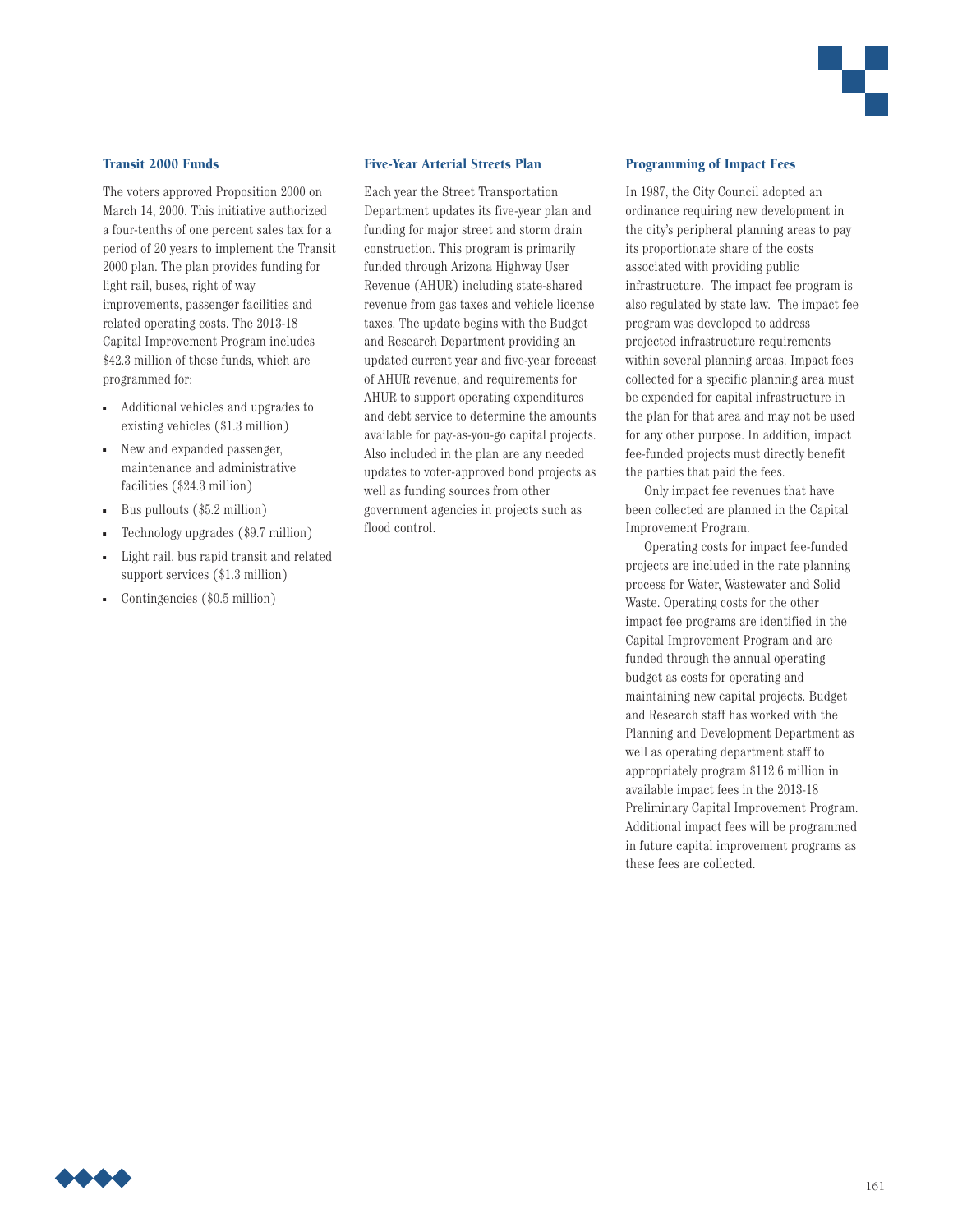| <b>By Program</b>             |    |           |               |         |    |             |    |         |    |             |    |              |
|-------------------------------|----|-----------|---------------|---------|----|-------------|----|---------|----|-------------|----|--------------|
| (In Thousands of Dollars)     |    |           |               |         |    |             |    |         |    |             |    |              |
| Program                       |    | 2013-14   |               | 2014-15 |    | $2015 - 16$ |    | 2016-17 |    | $2017 - 18$ |    | 5-Year Total |
| Arts and Cultural Facilities  | \$ | 329       | $\mathbf{\$}$ | 1,074   | \$ |             | \$ | ٠       | \$ | 376         | \$ | 1,779        |
| Aviation                      |    | 320,349   |               | 70,278  |    | 51,283      |    | 37,189  |    | 17,945      |    | 497,044      |
| Economic Development          |    | 9,488     |               | 12,900  |    | 5,400       |    | 5,400   |    | 20,452      |    | 53,640       |
| <b>Energy Conservation</b>    |    | 4,500     |               | 1,000   |    | 1,000       |    | 1,000   |    | 1,000       |    | 8,500        |
| Facilities Management         |    | 10,021    |               | 1,290   |    | 1,501       |    | 1,075   |    | 7,761       |    | 21,648       |
| Finance                       |    | 2,793     |               | 3,569   |    | 2,040       |    | 231     |    | 67          |    | 8,700        |
| Fire Protection               |    | 7,548     |               |         |    |             |    |         |    | 15,628      |    | 23,176       |
| <b>Historic Preservation</b>  |    | 1,618     |               | 100     |    |             |    |         |    | 1,449       |    | 3,167        |
| Housing                       |    | 47,238    |               | 5,960   |    | 7,243       |    | 6,455   |    | 7,675       |    | 74,571       |
| Human Services                |    | 972       |               |         |    |             |    | 30      |    | 12,632      |    | 13,634       |
| <b>Information Technology</b> |    | 11,575    |               | 13,422  |    | 11,534      |    | 9,277   |    | 14,417      |    | 60,225       |
| Libraries                     |    | 2,034     |               | 200     |    | 200         |    | 200     |    | 13,122      |    | 15,756       |
| Neighborhood Services         |    | 7,602     |               | 30      |    | 25          |    |         |    | 6,898       |    | 14,555       |
| Parks, Recreation and         |    |           |               |         |    |             |    |         |    |             |    |              |
| <b>Mountain Preserves</b>     |    | 59,085    |               | 3,025   |    | 1,383       |    | 154     |    | 19,027      |    | 82,674       |
| Phoenix Convention Center     |    | 26,370    |               | 3,467   |    | 5,165       |    | 3,805   |    | 4,266       |    | 43,073       |
| Police Protection             |    | 9,167     |               |         |    |             |    |         |    | 22,754      |    | 31,921       |
| <b>Public Transit</b>         |    | 107,344   |               | 48,203  |    | 32,884      |    | 47,108  |    | 30,634      |    | 266,173      |
| Regional Wireless Cooperative |    | 11,146    |               | 10,970  |    | 10,970      |    | 6,000   |    | 6,000       |    | 45,086       |
| Solid Waste Disposal          |    | 26,143    |               | 13,976  |    | 16,861      |    | 16,290  |    | 15,460      |    | 88,730       |
| Street Transportation and     |    |           |               |         |    |             |    |         |    |             |    |              |
| Drainage                      |    | 218,019   |               | 83,738  |    | 82,728      |    | 86,375  |    | 111,071     |    | 581,931      |
| Wastewater                    |    | 121,033   |               | 51,764  |    | 109,120     |    | 120,191 |    | 95,473      |    | 497,581      |
| Water                         |    | 200,878   |               | 137,212 |    | 146,099     |    | 102,865 |    | 139,662     |    | 726,716      |
| <b>Total</b>                  | \$ | 1,205,252 | \$            | 462,178 | \$ | 485,436     | \$ | 443,645 | \$ | 563,769     | \$ | 3,160,280    |

# SUMMARY OF 2013-18 CAPITAL IMPROVEMENT PROGRAM